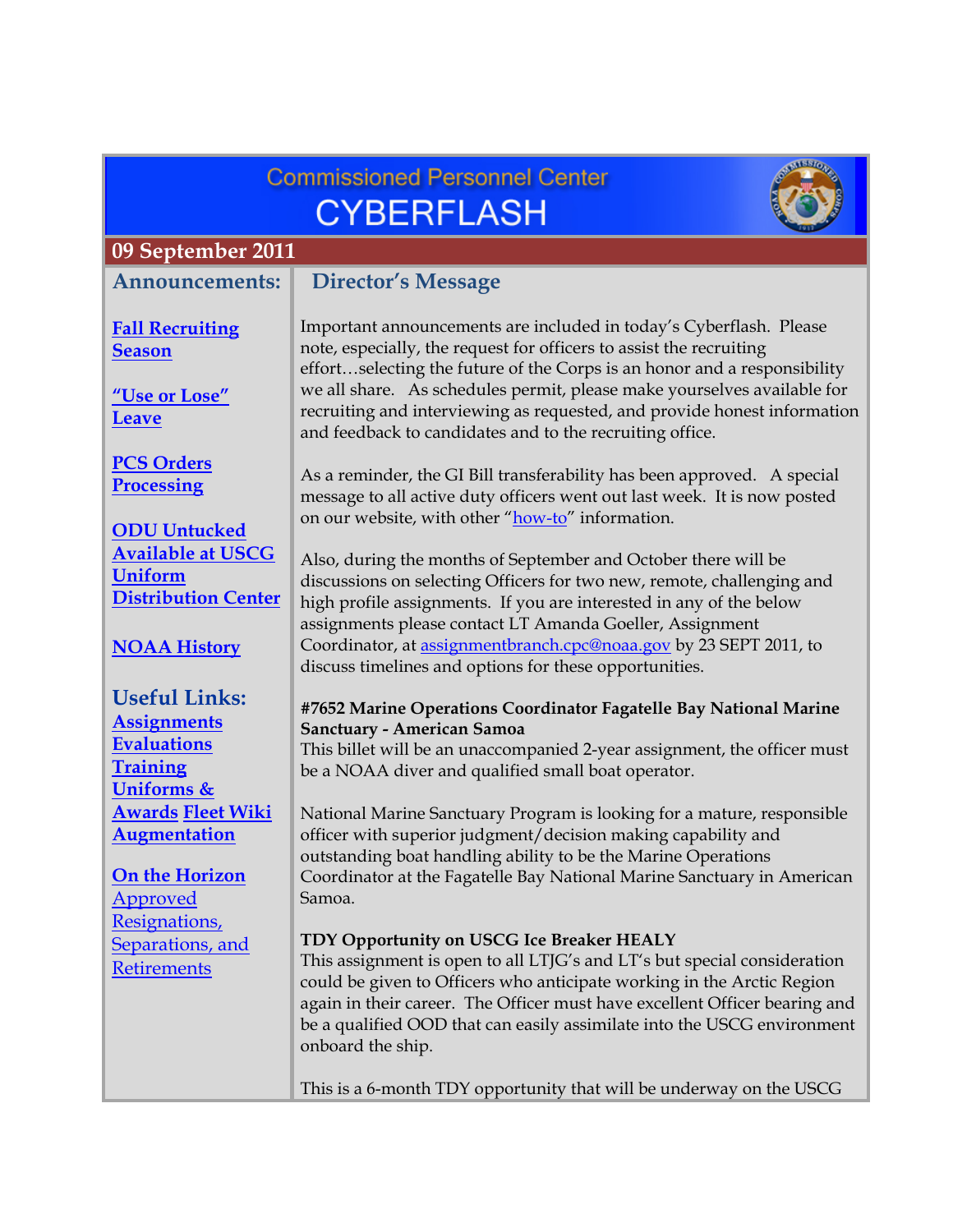Ice Breaker HEALY, the officer will receive bridge experience working in ice conditions. This assignment will provide an ideal opportunity for the Officer to help lay the ground work for the future of this assignment as a billet and NOAA's relationship with USCG in the Arctic.

tonek Land

**CAPT Anne K. Lynch, NOAA Director, Commissioned Personnel Center** 

Return to top of Page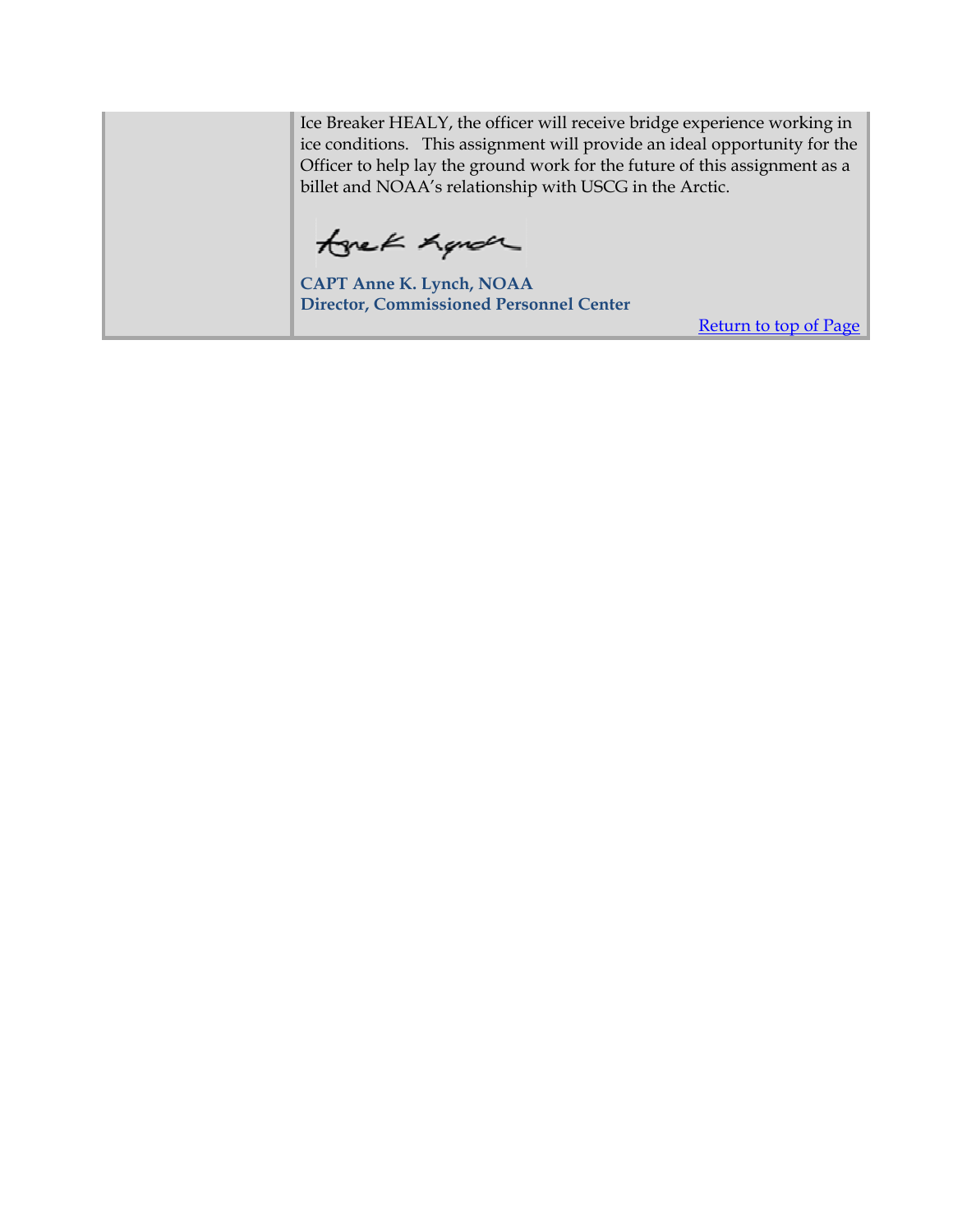# <span id="page-2-0"></span>**Officer Recruiting Branch - Fall Recruiting Season**

The Fall recruiting season is here! If you are interested in attending any of the "open" events below, please contact LCDR Eric Johnson at NOAACorps.Recruiting@noaa.gov. Attendance requests are typically prioritized as follows:

- 1. Requests from alumni of the college or university.
- 2. Requests from officers located in close proximity to the college or university.
- 3. All other requests.

| School                      | Event                                            | Date       | Recruiter                                    |
|-----------------------------|--------------------------------------------------|------------|----------------------------------------------|
| Univ. of Miami              | Fall Career Expo                                 | 9/14/2011  | Casanova,<br>Kotkowski,<br>Kosenko, Morrison |
| Penn State Univ.            | <b>Technical Career Day</b>                      | 9/22/2011  | Cabana                                       |
| Univ. of Texas - El<br>Paso | Career Expo                                      | 9/22/2011  | Weekly                                       |
| Columbia Univ.              | <b>Fall Career Fair</b>                          | 9/23/2011  | Gallant                                      |
| Rutgers                     | Fall Engineering and Comp. Sci. Career<br>Day    | 9/23/2011  | Johnson                                      |
| Univ. of Maryland           | <b>Fall Career Fair</b>                          | 9/28/2011  | Johnson                                      |
| Univ. of South<br>Carolina  | <b>SETC Career Fair</b>                          | 9/28/2011  | Reed                                         |
| Virginia Tech               | <b>Fall Focus Career Fair</b>                    | 9/28/2011  | Waddington                                   |
| Hampton Univ.               | <b>Fall Career Fair</b>                          | 9/29/2011  | <b>OPEN</b>                                  |
| Tuskegee University         | <b>Fall Career Fair</b>                          | 9/29/2011  | <b>OPEN</b>                                  |
| Fla. Inst. Of<br>Technology | Fall Career Fair                                 | 10/4/2011  | <b>OPEN</b>                                  |
| <b>USMMA</b>                | Sea Fair 2011                                    | 10/5/2011  | Johnson                                      |
| City College of NY          | Science, Engineering and Technology Fair         | 10/6/2011  | Johnson                                      |
| Texas A&M -<br>Galveston    | <b>SEC Engineering Fair</b>                      | 10/6/2011  | Weekly                                       |
| <b>NJIT</b>                 | Fall Career Fair                                 | 10/12/2011 | Johnson                                      |
| Savannah State Univ.        | <b>Fall Career Fair</b>                          | 10/12/2011 | <b>OPEN</b>                                  |
| <b>Mass Maritime</b>        | <b>Fall Career Fair</b>                          | 10/13/2011 | <b>OPEN</b>                                  |
| Norfolk State Univ.         | <b>Fall Career Fair</b>                          | 10/13/2011 | <b>OPEN</b>                                  |
| <b>SUNY Stony Brook</b>     | Fall Career & Job Fair                           | 10/14/2011 | <b>OPEN</b>                                  |
| <b>SUNY</b> - Maritime      | <b>Fall Career Fair</b>                          | 10/18/2011 | Johnson                                      |
| Univ. of Wash.              | Science & Engineering Career Fair                | 10/19/2011 | <b>OPEN</b>                                  |
| Univ. Of Rhode Island       | Fall Engineering and Sci. Career Day             | 10/19/2011 | Pounds                                       |
| Maine Maritime              | <b>Fall Career Fair</b>                          | 10/20/2011 | <b>OPEN</b>                                  |
| ODU                         | <b>Fall Career Fair</b>                          | 10/20/2011 | <b>OPEN</b>                                  |
| <b>UH</b> Manoa             | <b>Fall Career Fair</b>                          | 10/25/2011 | <b>OPEN</b>                                  |
| Hawaii Pacific Univ.        | Health, Science & Social Services Career<br>Fair | 10/26/2011 | Knighton                                     |
| College of Charleston       | Fall Career Fair                                 | 10/26/2011 | Reed                                         |
| Oregon State Univ.          | <b>Engineering Career Fair</b>                   | 10/27/2011 | <b>OPEN</b>                                  |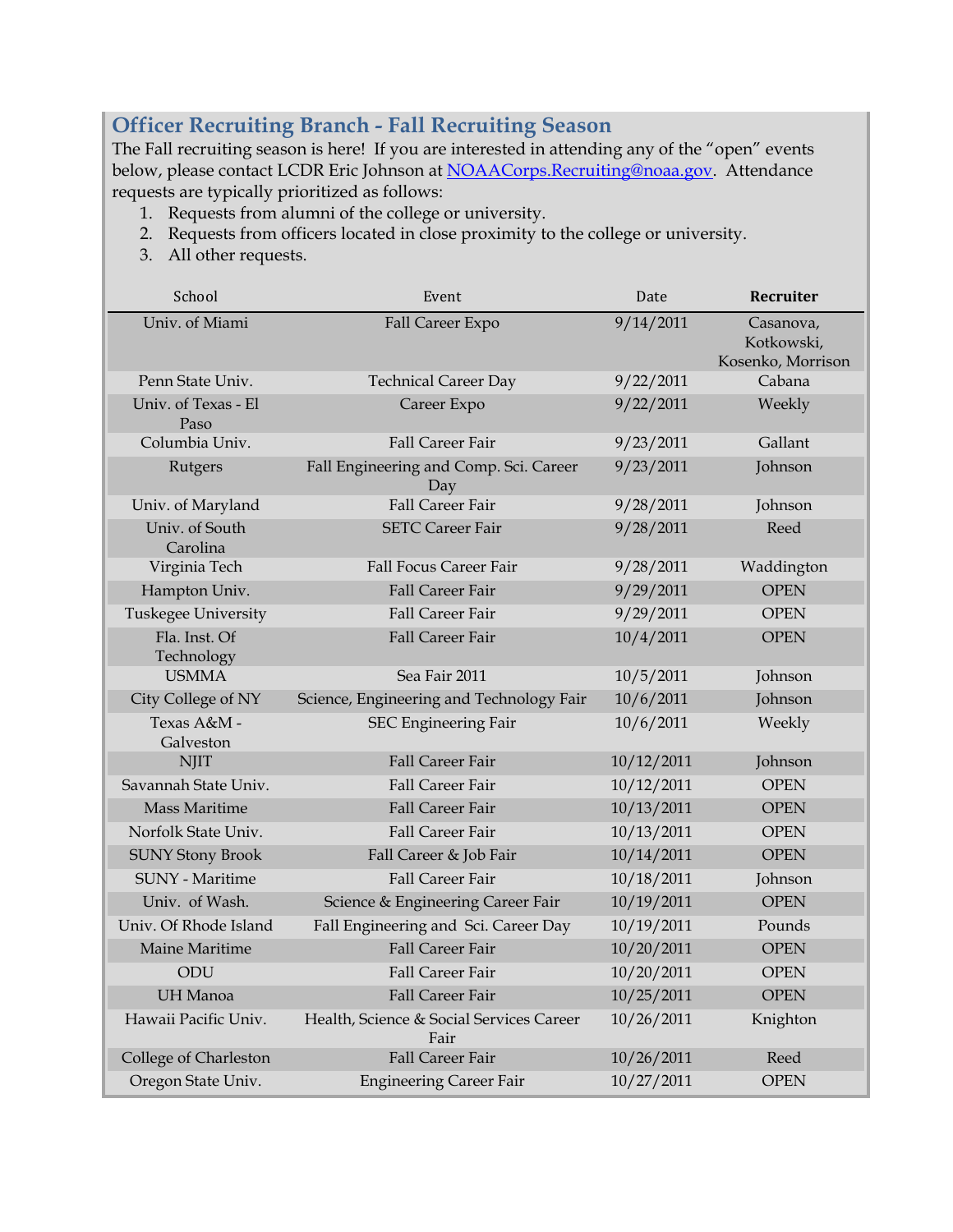<span id="page-3-0"></span>

| Univ. of New<br>Hampshire | Fall Career and Internship Fair | 10/27/2011 | OPEN    |  |
|---------------------------|---------------------------------|------------|---------|--|
| UC Santa Cruz             | Fall Career Fair                | 11/15/2011 | Johnson |  |

Also, the BOTC 119 application cycle will be closing October 14, 2011. Many of the applicants for this cycle are not in close proximity to CPC and will need remote interviews. A number of officers, both active duty and retired, have already volunteered their support. If you are contacted to interview an applicant in your area, please assist if possible.

Thank you to all of the officers who have already provided assistance or will be volunteering for a future event. Without you, we would not be able to recruit such high numbers of quality officer candidates. Recruiting is the beginning of our future!

#### Return to top of Page

#### **"Use or Lose" Leave**

September 30, 2011 is the last day to use or lose leave for NOAA Corps Officers. If you are in excess of 75 days as of October 1, 2011 you will lose those days of leave. Currently, 2012 is the last year of being able to carry 75 days of leave into the next fiscal year. Officers are reminded that the policy for leave carryover will return to 60 days at the end of FY12. This means if you are in excess of 60 days of accrued annual leave on September 30, 2012, those excess days will be lost. For more information review the NOAA Corps Directives [Chapter 6.](http://www.corpscpc.noaa.gov/procedures/corps_directives/chapter_6/ncd_ch6.pdf) Additionally, when submitting your leave slip remember to enter your "Employee Id" number (located on your LES) and not your social security number.

Return to top of Page

## **PCS Orders Processing**

Upon reporting to a new duty station, it is imperative the officer immediately sends endorsed PCS orders to NOAACORPS.PayrollUnit@noaa.gov. For officers without dependents the pay entitlements (BAH, Sea Pay, etc.) are stopped as of the date detachment from the old duty station, and new entitlements are started based on the reporting date at the new duty station. Since the payroll processing of PCS orders' detachment and reporting is done simultaneously some officers will end up with overpayments. Any overpayments are then reclaimed by the payroll system once endorsed orders are processed. To minimize this effect it is recommended that orders need to be processed as soon as possible upon reporting to the new duty station. It is recommended that all officers be aware of potential overpayment and be financially prepared not to spend the overpayment in order minimize the financial burden.

## **ODU Conversion to Untucked**

The USCG Uniform Distribution Center (UDC) has confirmed that they have received and are fully stocked with NOAA Corps ODU coats and trousers. It may take a day or two to load the inventory into the on-line store but all items and sizes should be available soon. **Therefore, October 1, 2011 the Tucked ODU's will no longer be authorized.** Please plan accordingly, and here are a couple helpful links to the:

[UDC Store](https://udcistore.net/istore/loginpage.jsp) for coats, trousers, sew-on insignia, parkas, etc.

Cutter-Agent' new www.NOAAStore.com for ODU Covers, T-shirts, Shorts etc.

As a reminder the ODU is a required uniform for all officers.

Return to top of Page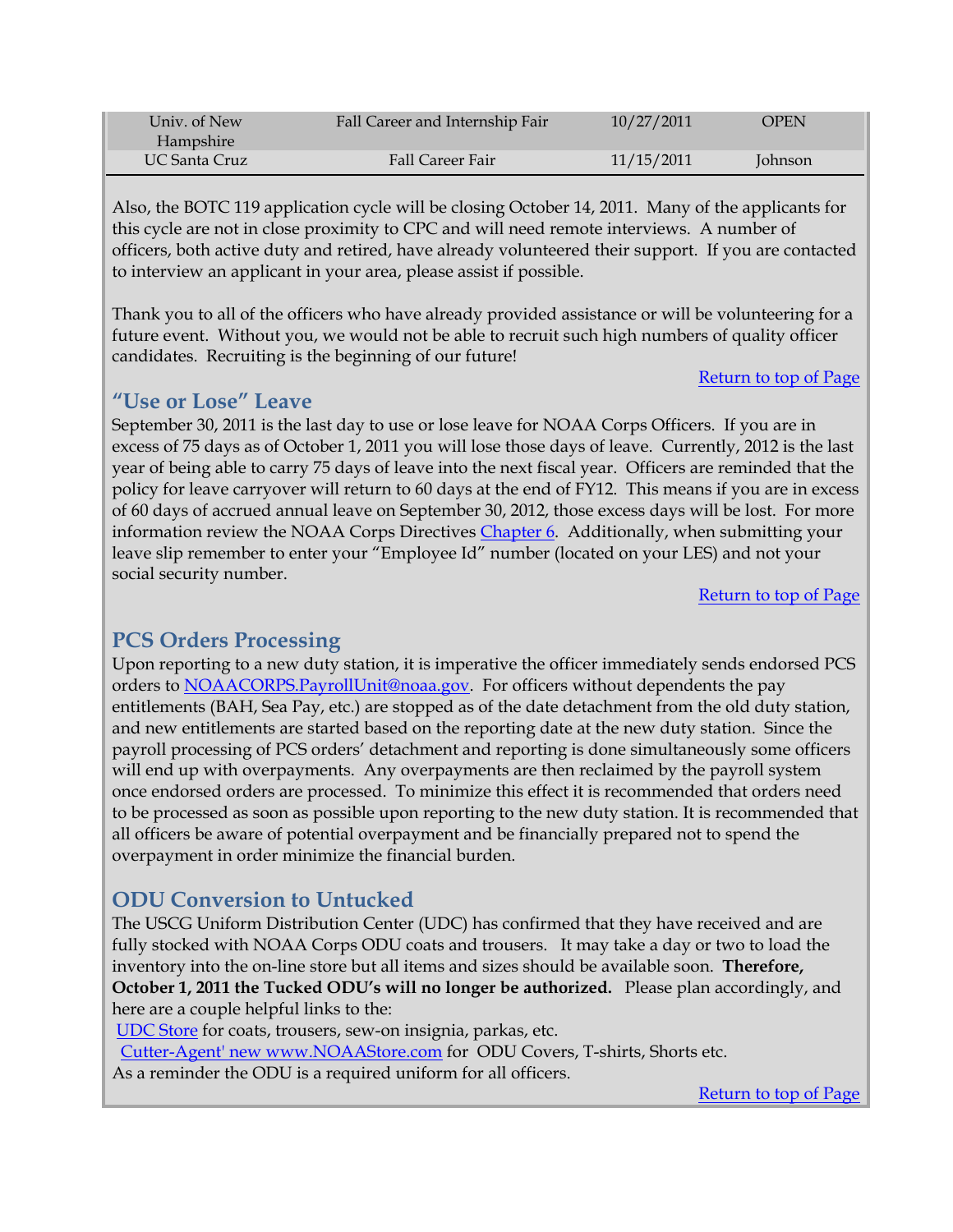# <span id="page-4-0"></span>**NOAA History**

With the 10<sup>th</sup> anniversary of tragic events of September 11<sup>th</sup> 2001 upon us we felt it best to remember NOAA's involvement in recovery efforts, and expansion of NOAA's activities directly related to this day in history. Below are a few links to NOAA Magazine articles 2 months, 1 year and 5 years after, recounting the accomplishments of NOAA's contributions to homeland security.

[Two Months Later](http://www.magazine.noaa.gov/stories/mag2.htm) [One Year Later](http://www.magazine.noaa.gov/stories/mag53.htm)  [Five Years Later](http://www.magazine.noaa.gov/stories/mag209.htm)

#### **On the Horizon**

| $ 13 - 21$ September 2011                                                       | Mid-Grade Leadership Training   |
|---------------------------------------------------------------------------------|---------------------------------|
| 15 September 2011                                                               | Uniform Awards Board            |
| $ 01$ October 2011                                                              | Tucked ODU no longer authorized |
| 17 October 2011 - 10 November 2011<br>Travel Dates 16 October & 11<br>November) | <b>REFTRA71</b>                 |

Return to top of Page

# **Approved Resignations, Separations, and Retirements**

The following officers have approved retirements, resignations, or separations. Be sure to thank them for their service to NOAA and nation.

| <b>ENS</b> Jennifer S. Clark | 12 September 2011 |
|------------------------------|-------------------|
| LCDR Charles J. Yoos III     | 15 September 2011 |
| <b>ENS Alise N. Parrish</b>  | 20 September 2011 |
| CAPT Christopher S. Moore    | 01 October 2011   |
| CAPT Guy T. Noll             | 01 October 2011   |
| CAPT Raymond C. Slagle       | 01 October 2011   |
| LT Kelley E. Sage            | 07 October 2011   |
| LTJG Kevin W. Adams          | 28 October 2011   |
| LT Elizabeth Crapo           | 30 October 2011   |
| LT Jasper D. Schaer          | 30 October 2011   |
| LT Victoria E. Zalewski      | 31 October 2011   |
| LTJG Bennie N. Johnson       | 01 November 2011  |
| CAPT Brian K. Taggart        | 01 November 2011  |
| LT Matthew R. Ringel         | 01 February 2012  |